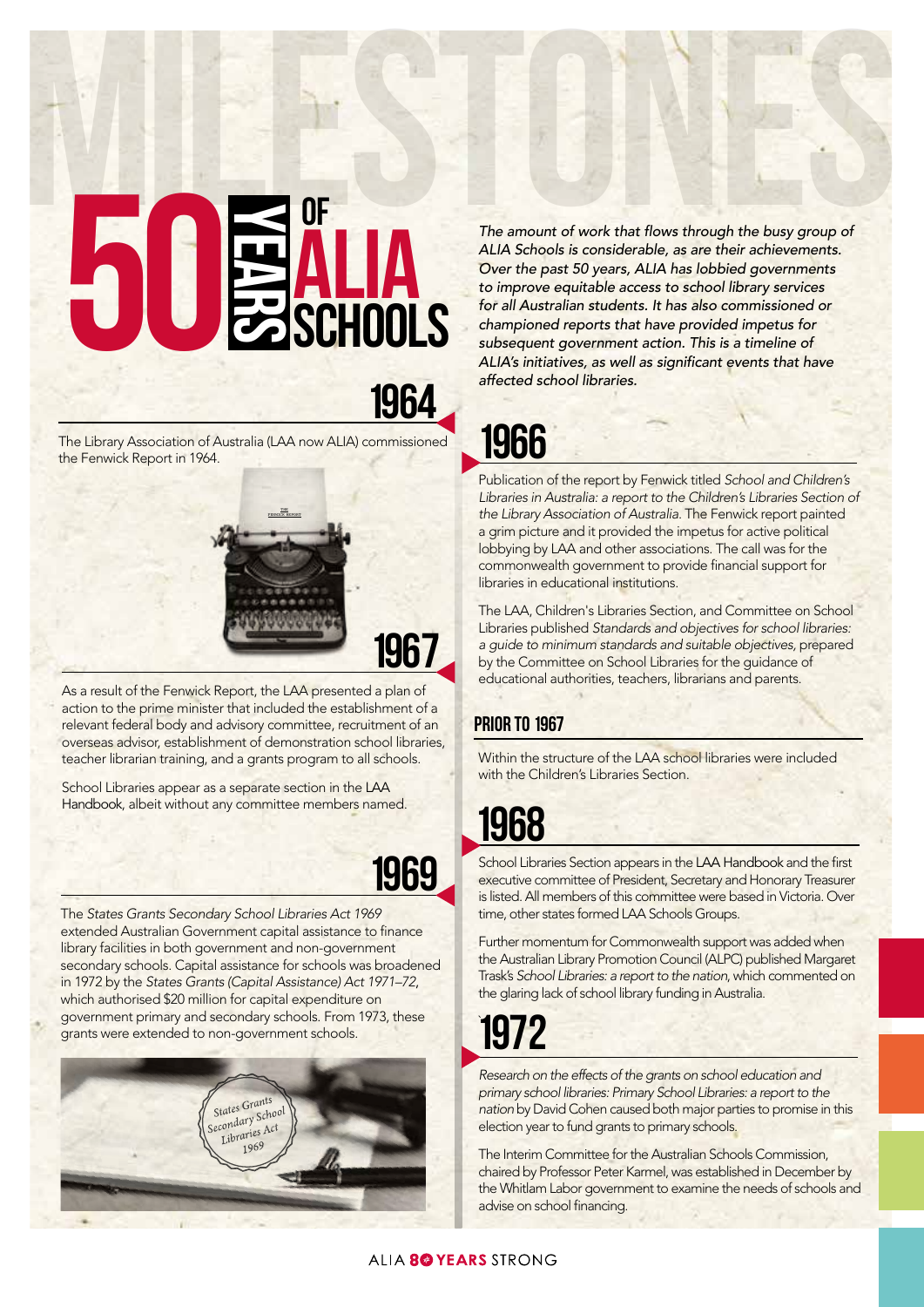# ALIA SCHOOLS

# 1974

The Schools Commission was established in 1974 to administer school funding. Payments to the states, providing general recurrent grants, capital grants and grants for targeted programs, including school libraries, for government and non-government schools, were authorised on a triennial basis by means of annual States Grants (Schools Assistance) Acts. Funding was made available for training teacher librarians and for the establishment of a primary libraries program.

# 1976

The executive committee of the School Libraries Section was based in South Australia and remained there until 1977. After this time it returned to NSW until 1980, when national representation for schools became the responsibility of Western Australia. This system of rotating the responsibility for the national section around the country continued until 2001.

## 1978

Between 1978 and 1980 a national pilot study, the Australian Schools Catalogue Information Service (ASCIS), based on a model suggested by Down and Young and funded by the Commonwealth Schools Commission, was approved.



*Statement on Courses in Teacher Librarianship* was published in the LAA Handbook. This is the first time that the LAA Handbook refers to teacher librarianship rather that school librarianship. It is an ongoing concern that courses meet the Association's standards.

# 1973

The report of the Interim Committee for the Australian Schools Commission, chaired by Professor Peter Karmel, marked a turning point for the funding of school education. Grants to primary and secondary school libraries were a major recommendation of the Karmel report and were designed to equalise resources available to all students.

The LAA Handbook lists Specialist Courses for School Librarianship offered at Melbourne College of Education and Royal Melbourne Institute of Technology. LAA recommends that, wherever possible, students attend schools of librarianship in tertiary institutions recognised by the Association. Before this, training for school library staff involved completing LAA Registration Exams if an initial degree was held, to complete a librarianship course or do a short course provided by some state governments.

# 1975

The executive committee of the School Libraries Section was based in NSW. This reflected a system in which responsibility for national representation of school libraries within the LAA moved from state to state every one or two years.

# 1977

The Australian Schools Commission's standards, *Books and Beyond: Guidelines for Library Resource Facilities and Services*, was published.

*Statement on Courses in School Librarianship* was published in the LAA Handbook*.*

'The LAA Board of Examiners is aware of a proliferation of courses in school librarianship and has been concerned about the standards of such courses. It has received representation from the School Library Section which has been concerned about standards and about the lack of status of some teachers who have completed unaccredited courses. The Board recognises the need for librarians who work in schools to have qualifications in education as well as librarianship … The only undergraduate courses in school librarianship so far recognized by the Association are four-year integrated courses at Canberra CAE and at Melbourne State College. The Association through the Board of Examiners thinks that courses for school librarians should meet the standards so that those who complete such courses may be admitted to full professional membership.'

#### All states had central school library services.

# 1983

1980

Following the successful pilot study, staff members were appointed to form the ASCIS Secretariat, which was established in Melbourne.

#### ALIA 8<sup>0</sup> YEARS STRONG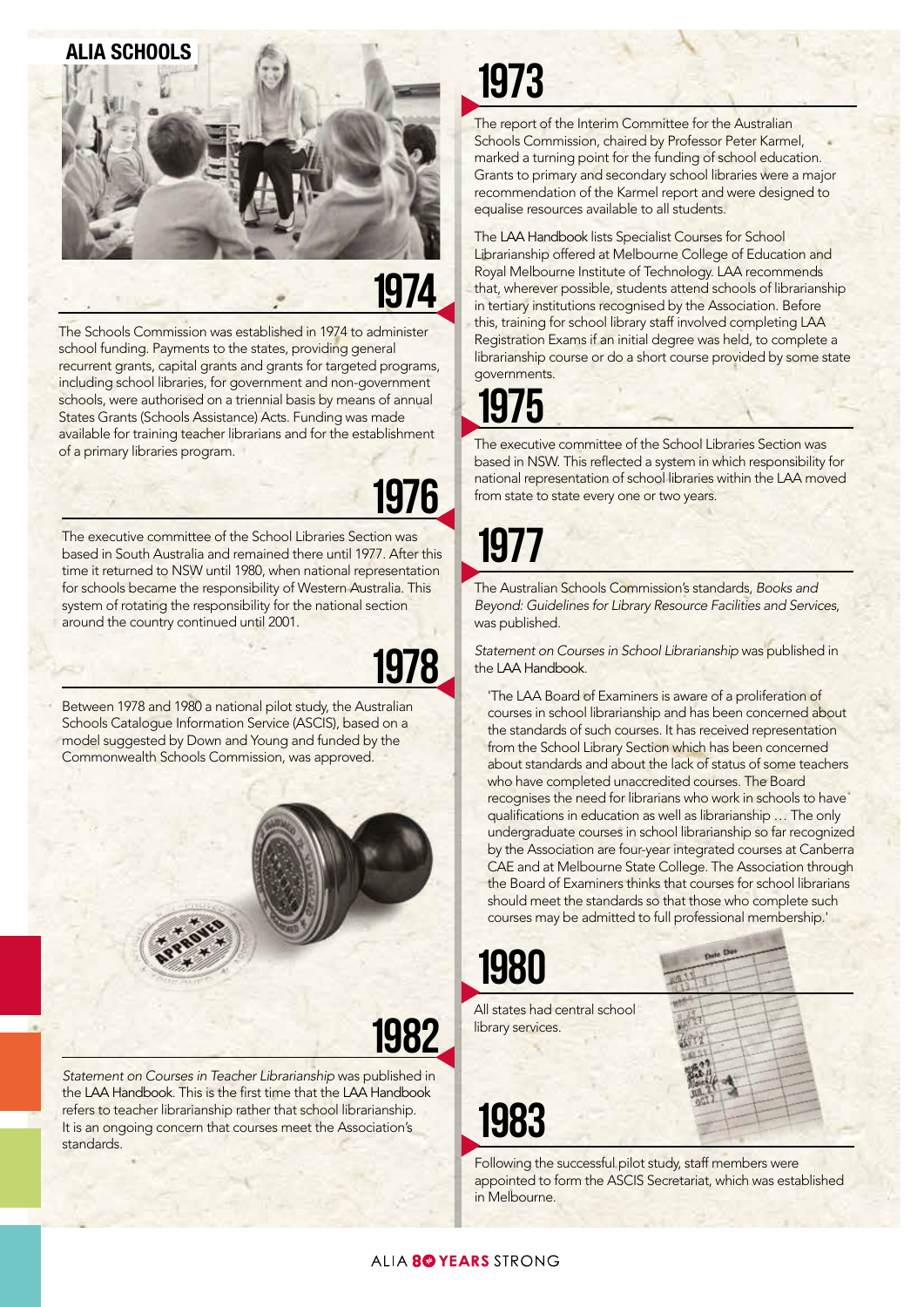# 1988

The Schools Commission was abolished.

## 1993

Learning for the Future: developing information services in *schools* was published. This was a joint initiative of ALIA and ASLA and contained quantitative and qualitative benchmarks.

# 2001

Learning for the Future: developing information services in *schools, second edition* was published. Once again, ALIA and ASLA worked together and reviewed the national benchmarks for school libraries.

The ALIA Charter of Renewal took place in 2001 and ALIA Schools Victoria was formed in July 2001. Other states did not form ALIA Schools sections at this time, and the system of national group responsibilities passing from state to state ceased. ALIA Schools Victoria became the only body within ALIA dedicated to schools.

*Statement on Library and Information Services (revised)*, an ALIA ASLA Joint Policy Statement, was published.

2004

*Standards of professional excellence for teacher librarians*, a joint initiative of ALIA Schools and ASLA, was published.



## LATE 2008 EARLY 2009 2008

Building the Education Revolution was a response to the Global Financial Crisis. It had three elements, one of which was Primary Schools for the 21st Century. This program provided \$14.1 billion for Australian primary schools to build new facilities, such as libraries and multipurpose halls, or to upgrade existing facilities, by 31 March 2011. This money enabled 2,650 new school libraries to be built across government and non-government sectors.



# 1989

*Statement on Library and Information Services*, an ALIA and Australian School Library Association (ASLA) Joint Policy Statement, was published.

## 1994

These ALIA ASLA Joint Policy Statements were published:

- Statement on Teacher Librarian Qualifications
- *Statement on School Library Resource Provision*
- *Statement on Information Literacy*
- *Statement on School Library Resource Centre Funding*
- *Statement on Electronic Information Literacy*

# 2003

*Statement on Teacher Librarians in Australia*, an ALIA ASLA Joint Policy Statement, was published.



# 2007

ALIA Schools officially dropped the word 'Victoria' from its name in June 2007. ALIA Schools, with the executive committee based in Victoria, became the national section.

*Manual for Developing Policies and Procedures in Australian School Library Resource Centres*, a joint venture of ALIA Schools and VCTL, was published.

# 2009

These ALIA ASLA Joint Policy Statements were published:

- *• Statement on Teacher Librarians in Australia*
- Statement on Teacher Librarian Qualifications
- *• Statement on School Library Resource Provision*
- *• Statement on Information Literacy*
- *• Statement on Guided Inquiry and the Curriculum*
- *• Statement on School Library Resource Centre Funding*
- *• Statement on Library and Information Services*
- *• Statement on School Libraries and Information Communication Technologies* (which replaced *Statement on Electronic Information Literacy*)
- *• Statement on Resource Based Learning and the Curriculum*
- *• Statement on Guided Inquiry and the Curriculum*